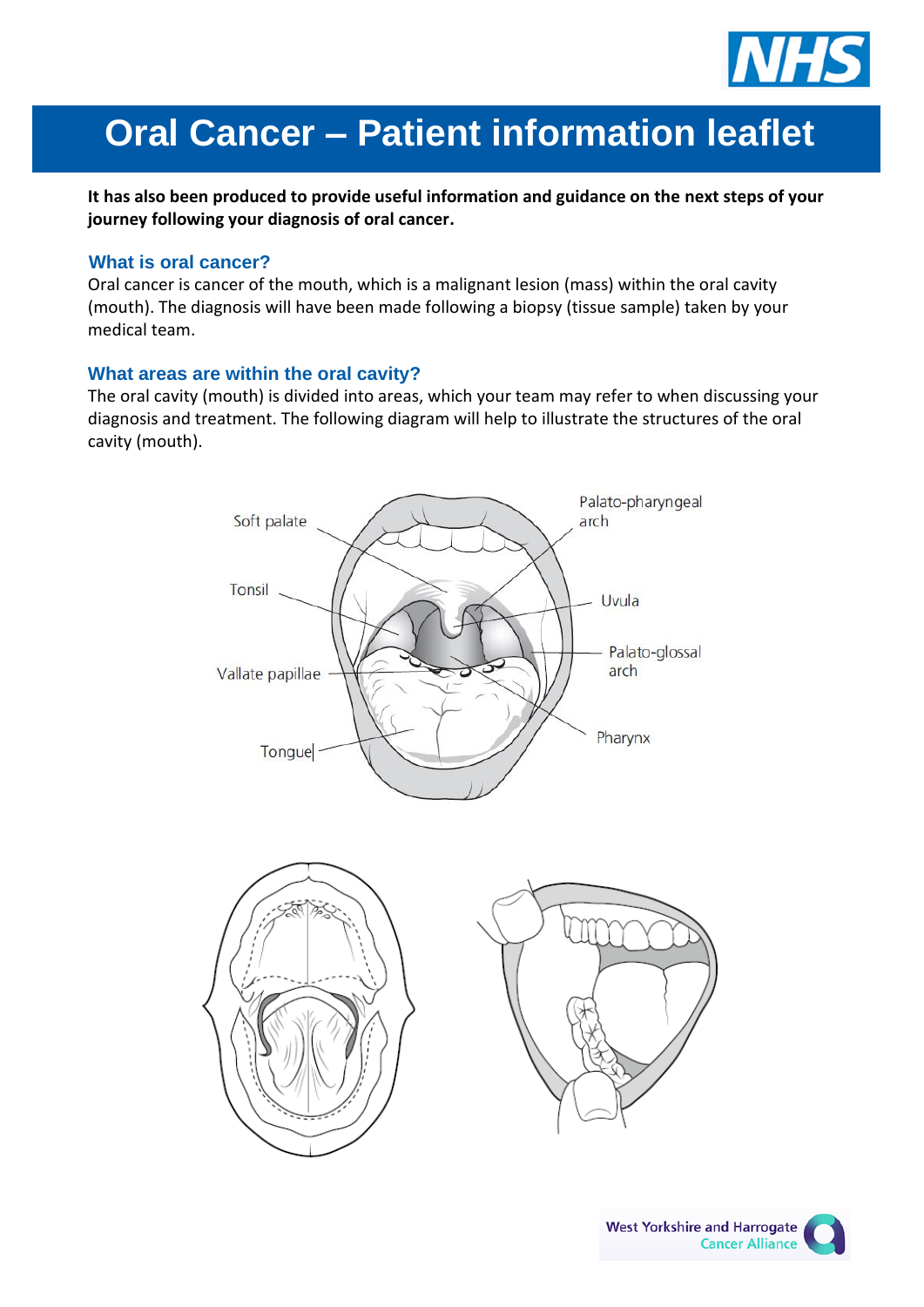

### **What are the functions of the mouth?**

Your mouth helps to form your natural expressions. It is central to how everything works when you:

- Eat / chew
- Drink / swallow
- Speak

### **What investigations may I need to have?**

Firstly, a detailed examination of your mouth and neck by a member of the medical team

- A full history of your symptoms and general health
- Tissue biopsy (sample taken by minor surgery)
- X-rays
- CT scan
- MRI scan
- Blood tests
- Ultrasound
- Examination under anaesthetic
- Dental check

## **What are the possible treatments for oral (mouth) cancer?**

- Surgery to resect (remove) the cancer
- Chemotherapy (drug treatment)
- Radiotherapy (X-ray treatment)
- Laser
- Or a combination of these treatments

## **What happens once all the tests are completed?**

Once all your tests are complete, the results are discussed at a meeting called the MDT (Multidisciplinary team) meeting, where a large team of health care professionals meet to review your tests and discuss the best treatment options for your individual case. You may not come into contact with all of them, just the ones involved in your care.

The team may include:

- Consultant maxillofacial surgeons, ENT surgeons, or plastic surgeons all qualified in cancer care
- Specialist Nurses trained in cancer care (key worker)
- Oncologist (Specialist cancer doctors)
- Specialist Speech and Language Therapist (professionals who are trained to assess and educate about swallowing and speech)
- Pathologists (professionals who analyse the tissue samples)
- Radiologists (X-ray and scan experts)
- Hygienist
- Dietitian
- Restorative Dentist (assesses your teeth before, and helps to
- restore your mouth after, treatment in order to promote mouth function and appearance)
- Anaplastologists (professionals who make prostheses to help rehabilitation of both function and appearance)